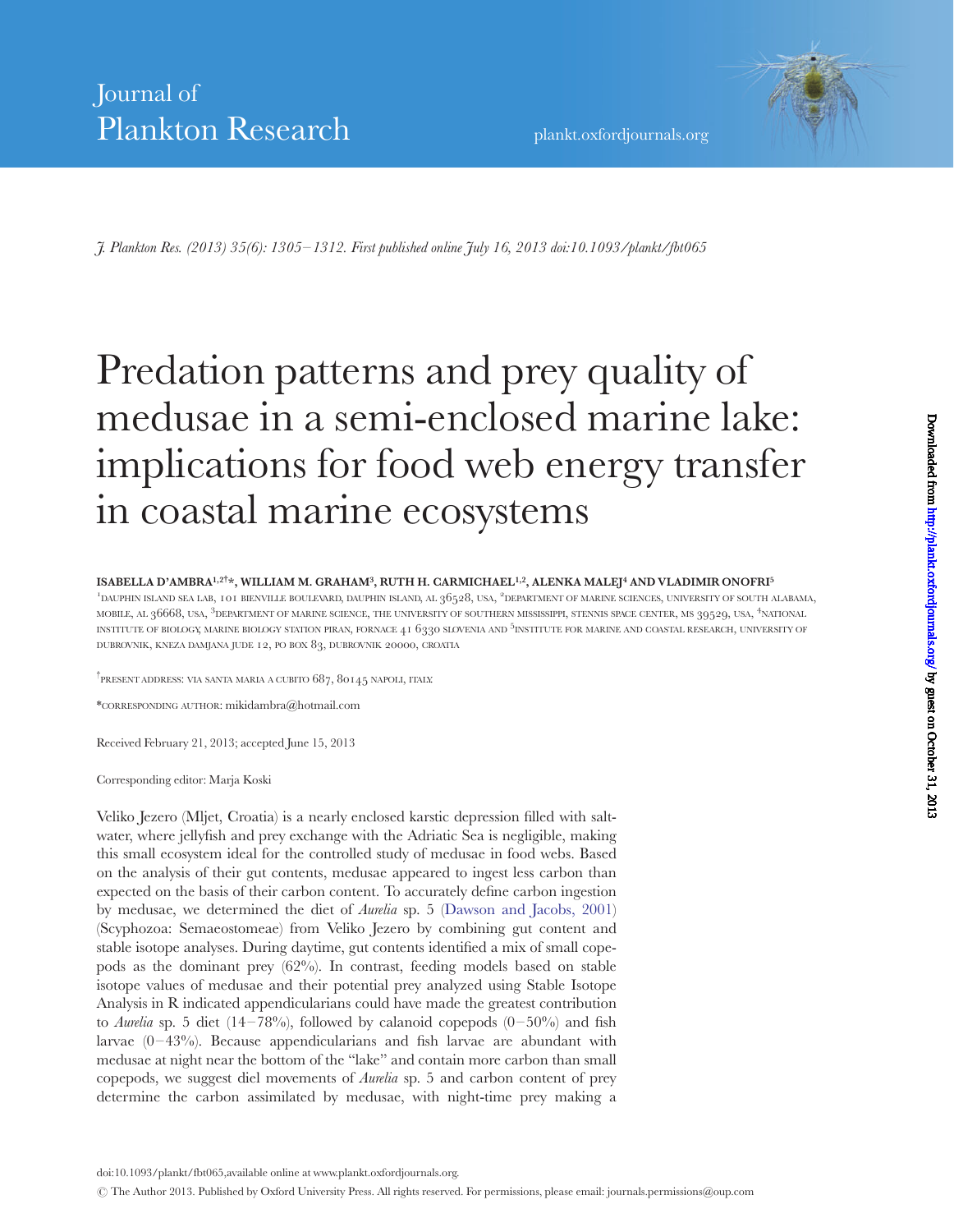greater contribution to medusa diet than daytime prey. These data suggest medusae assimilate more carbon than previously estimated and suggest that jellyfish play an important role mediating carbon transfer in coastal food webs.

KEYWORDS: gut content; stable isotope; SIAR; daily ration; Aurelia sp.; jellyfish

# INTRODUCTION

The role of carnivorous gelatinous zooplankton in food web energy transfer is not well defined in ecosystem models (Pauly et al[., 2009\)](#page-7-0). Jellyfish predation may result in the top-down control of zooplankton communities (reviewed in [Purcell, 1997](#page-7-0)) and depletion of zooplankton standing stocks ([Matsakis and Conover, 1991](#page-7-0); [Behrends](#page-6-0) [and Schneider, 1995](#page-6-0); Møller and Riisgård, 2007). Although jellyfish are occasionally preyed upon by fish and other vertebrates ([Utne-Palm](#page-7-0) et al., 2010; [Cardona](#page-6-0) et al[., 2012\)](#page-6-0), the low dietary quality of organisms with high water content suggests that jellyfish reduce energy flow from lower to higher trophic levels in comparison with planktivorous fish [\(Ruzicka](#page-7-0) et al., 2012).

A basic step to determine carbon transfer via jellyfish within the food web is the assessment of carbon ingested. Dietary composition of jellyfish has been determined in several ecosystems (reviewed in [Purcell, 1997](#page-7-0)). However, when prey ingested have been converted into carbon, medusae appeared to ingest a small fraction of carbon per day, suggesting that medusae were food limited (Båmstedt, 1990; Olesen et al[., 1994;](#page-7-0) Lucas et al.[, 1997;](#page-6-0) [Suchman](#page-7-0) et al., 2008). These estimates of daily carbon ingestion by medusae have been calculated based on analysis of daytime gut contents alone, potentially underevaluating differences in predation patterns between daytime and night-time (Pitt et al[., 2008](#page-7-0)). Underestimating the contribution of nocturnal zooplankton may explain the discrepancy between the carbon content of medusae and the carbon ingested calculated on the basis of daytime gut contents (Pitt et al[., 2008](#page-7-0)).

Quantification of carbon transfer in food webs involving jellyfish is complicated by contrasting dietary compositions of medusae obtained using different methods. Gut content analyses typically suggest that medusae feed largely on mesozooplankton (reviewed in [Purcell, 1997](#page-7-0)) and microzooplankton [\(Stoecker](#page-7-0) et al., [1987](#page-7-0); [Matsakis and Conover, 1991;](#page-7-0) [Sullivan](#page-7-0) et al., 1994; Malej et al.[, 2007\)](#page-7-0). Conversely, fatty acid composition of Aurelia aurita (Linnaeus, 1789) in Seto Inland Sea (Japan) indicated potential for feeding on detritus [\(Fukuda and](#page-6-0) [Naganuma, 2001\)](#page-6-0), and stable isotopes of *Catostylus mosai*cus (Quoy and Gaimard, 1894) from Smiths Lake (Australia) identified large, demersal zooplankton as the main food source of medusae (Pitt et al[., 2008](#page-7-0)). It is not clear if these feeding patterns are due to location or to species-specific differences in diet. Alternatively, the relative contribution of detritus and large zooplankton to the diet of medusae may be underestimated when using gut content alone.

Gut contents provide a relatively short-term dietary assessment, due to rapid digestion rates of medusae (Martinussen and Båmstedt, 1999) and some soft-bodied prey types [\(Purcell](#page-7-0) et al., 1991). Additionally, this method takes into account foods that are ingested, but may not necessarily reflect assimilated foods [\(Arai, 1997](#page-6-0)). Stable isotopes allow for a time-integrated definition of diet and reflect foods actually assimilated (Pitt et al[., 2008](#page-7-0); [Frost](#page-6-0) et al[., 2012](#page-6-0)). A suitable method to accurately identify potential prey and calculate dietary compositions using stable isotopes is Stable Isotope Analysis in R (SIAR), a recently developed package in R using Bayesian mixing models that considers species-specific fractionation values, which can reduce the error in trophic assessments due to generalized fractionation values ([Parnell](#page-7-0) et al., [2010](#page-7-0)). Given the inconsistent and sometimes conflicting assessments of jellyfish diet in the past, SIAR is likely to be useful to refine diet analyses and define the contribution of jellyfish to local food webs.

Veliko Jezero is a nearly enclosed marine "lake" on Mljet Island (Croatia), where the exchange of medusae and zooplankton with the outside Adriatic Sea is negligible. To determine whether medusae ingested less carbon than their carbon content, we defined the contribution of detritus and different zooplankton taxa to the diet of Aurelia sp. 5 [\(Dawson and Jacobs, 2001\)](#page-6-0) using a combination of gut content and stable isotope analyses. We identified prey in guts of medusae and calculated their contribution to the carbon ingested daily by medusae. To define longer-term assimilated diet, we determined and compared  $\delta^{13}C$  and  $\delta^{15}N$  of medusae and their potential prey. Two models of diet composition were computed using SIAR.

# METHOD

#### Study site

Veliko Jezero ("Big Lake", 42°46.0'N, 17°21.1'E to 42°46.7'N, 17°22.6'E) in Mljet National Park (Croatia) is a karstic depression (maximum depth 46 m) filled with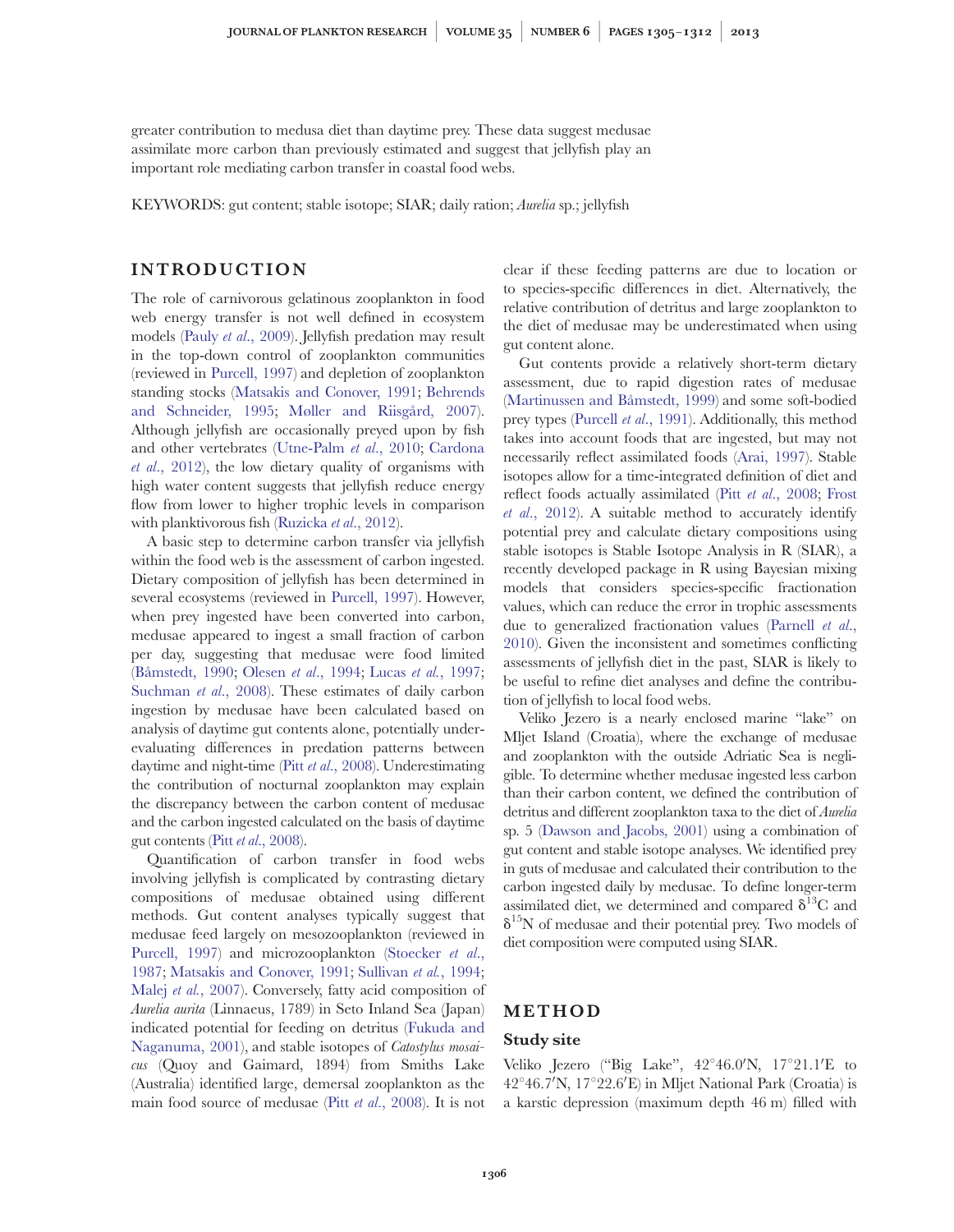saltwater (Benović et al., 2000). The hydrographic and ecological characteristics of the "lake" are described in detail in previous studies (Benović et al., 2000; [Malej](#page-7-0) et al., [2007](#page-7-0); [Alvarez Colombo](#page-6-0) et al., 2009; [Graham](#page-6-0) et al., 2009). Veliko Jezero is connected to the Adriatic Sea by a shallow channel, but exchange of water is reduced and migration of organisms negligible (Benovic  $et$   $al$ ., [2000](#page-6-0)). During spring, water temperature is about  $20^{\circ}$ C above the thermocline  $(10-20 \text{ m depth})$ , decreasing to  $10^{\circ}$ C at depth  $>20$  m. Salinity averages  $37.0+0.5$ . Zooplankton abundance and diversity are low, with a distribution regulated by the seasonal thermocline [\(Benovic´](#page-6-0) et al[., 2000;](#page-6-0) Malej et al[., 2007\)](#page-7-0).

#### Sample collection

Sampling was conducted from 15 to 23 May 2009. Medusae and their potential prey were collected from the basin in Veliko Jezero (maximum depth 30 m) inhabited by a resident population of Aurelia sp. 5 earlier described in Malej et al. (Malej et al[., 2007\)](#page-7-0) and Graham et al. [\(Graham](#page-6-0) et al., 2009). A total of 45 Aurelia sp. 5 was collected in the thermocline during daytime by SCUBA divers and measured for bell diameter (as the distance between two opposite rhopalia,  $\pm$  0.1 cm) on the boat. For gut content analysis, 30 medusae were preserved in a buffered 4% formaldehyde solution. For determination of  $\delta^{13}$ C and  $\delta^{15}$ N, 15 *Aurelia* were stored in acid-washed plastic jars on ice.

Potential prey of medusae were collected at 3, 12 and 25 m depths, representing points above, within and below the thermocline to account for potential differences in  $\delta^{13}$ C and  $\delta^{15}$ N with depth, given the stratification of the water column. To isolate detritus, water was collected using a 5-L Niskin bottle deployed at each depth, filtered on the boat using a  $64$ - $\mu$ m sieve and stored in acid-washed bottles. Zooplankton were collected using a 0.54 m diameter, 53- $\mu$ m mesh Nansen net with a closing system towed horizontally at each depth. Samples were stored in acidwashed plastic jars. All samples were kept on ice during transport to the field laboratory.

# Sample processing

For gut content analysis, preserved Aurelia sp. 5 were dissected in the laboratory and gut contents were identified to the lowest possible taxonomic level using a dissecting microscope. For stable isotope analysis, freshly caught medusae were rinsed with ultrapure water to remove any zooplankton or detritus from the outside of the jellyfish and dried at  $60^{\circ}$ C.

Water was filtered under vacuum on pre-ashed (4 h at  $500^{\circ}$ C) Whatman GF/F glass fiber filters (2.5-cm diameter,  $0.2$ - $\mu$ m pore size) to concentrate sufficient detritus for stable isotope analysis. Potential zooplankton prey were isolated by sieving samples through nested meshes to obtain three size classes:  $53-200 \mu m$  (microzooplankton),  $200-500 \mu m$  and  $500-2000 \mu m$  (large zooplankton). A mix of cyclopoid copepods, copepod nauplii and copepodites (hereafter referred to as "mixed small copepods") was sorted out under a dissecting microscope from the  $200-500$ - $\mu$ m fraction. Large zooplankton were identified as calanoid copepods, appendicularians and fish larvae. Each taxon was analyzed separately. All samples were rinsed with ultrapure water, dried at  $60^{\circ}$ C and homogenized using a mortar and pestle.

# Determination of  $\delta^{13}$ C and  $\delta^{15}$ N

Stable isotope composition was determined from  $30.0 + 3.0$  mg of whole medusae  $(n = 15)$  and  $1.0 +$ 0.2 mg of potential prey  $(n = 30)$  sent to the Stable Isotope Facility for Environmental Research (SIRFER) at the University of Utah (USA).  $\delta^{13}$ C and  $\delta^{15}$ N were determined using an isotope ratio mass spectrometer (Finnigen Delta Plus; Bremen, Germany) coupled with an elemental analyzer (model 1110; Carlo Erba, Milan, Italy) through an open split interface (CONFLO III; Finnigan, Bremen, Germany). Final  $\delta^{13}C$  and  $\delta^{15}N$ values were expressed as ‰ relative to international standards: PeeDee Belemnite for C and air for N. The longterm standard deviations were 0.13‰ for  $\delta^{13}C$  and  $0.15\%$  for  $\delta^{15}N$ .

We corrected  $\delta^{13}$ C values of samples with C:N  $>$  3.5 to normalize the effect of individual and species-specific lipid content on  $\delta^{13}C$  (Post *et al.*, 2007; Logan *et al.*, 2008). Protocols to calculate the corrections are described in D'Ambra [\(D'Ambra, 2012\).](#page-6-0) The equations applied were:

$$
\Delta \delta^{13} \text{C} = -9.43 + 2.69 \text{ °C} \text{C} \text{N}_{\text{bulk}}
$$

for medusae and

$$
\Delta \delta^{13} \text{C} = -2.45 + 0.62 \cdot \text{C} : \text{N}_{\text{bulk}}
$$

for zooplankton.

#### Data analysis

We defined the dietary composition of *Aurelia* sp. 5 in Veliko Jezero based on gut content analysis by averaging the percentage of prey in the guts of Aurelia sp. 5 across the 30 medusae analyzed in this study. Using the carbon content of each prey category (Table [I](#page-3-0); Martinussen and Båmstedt, [1995](#page-7-0)), we computed the carbon daily ingested by medusae. The total number of prey found in each gut was corrected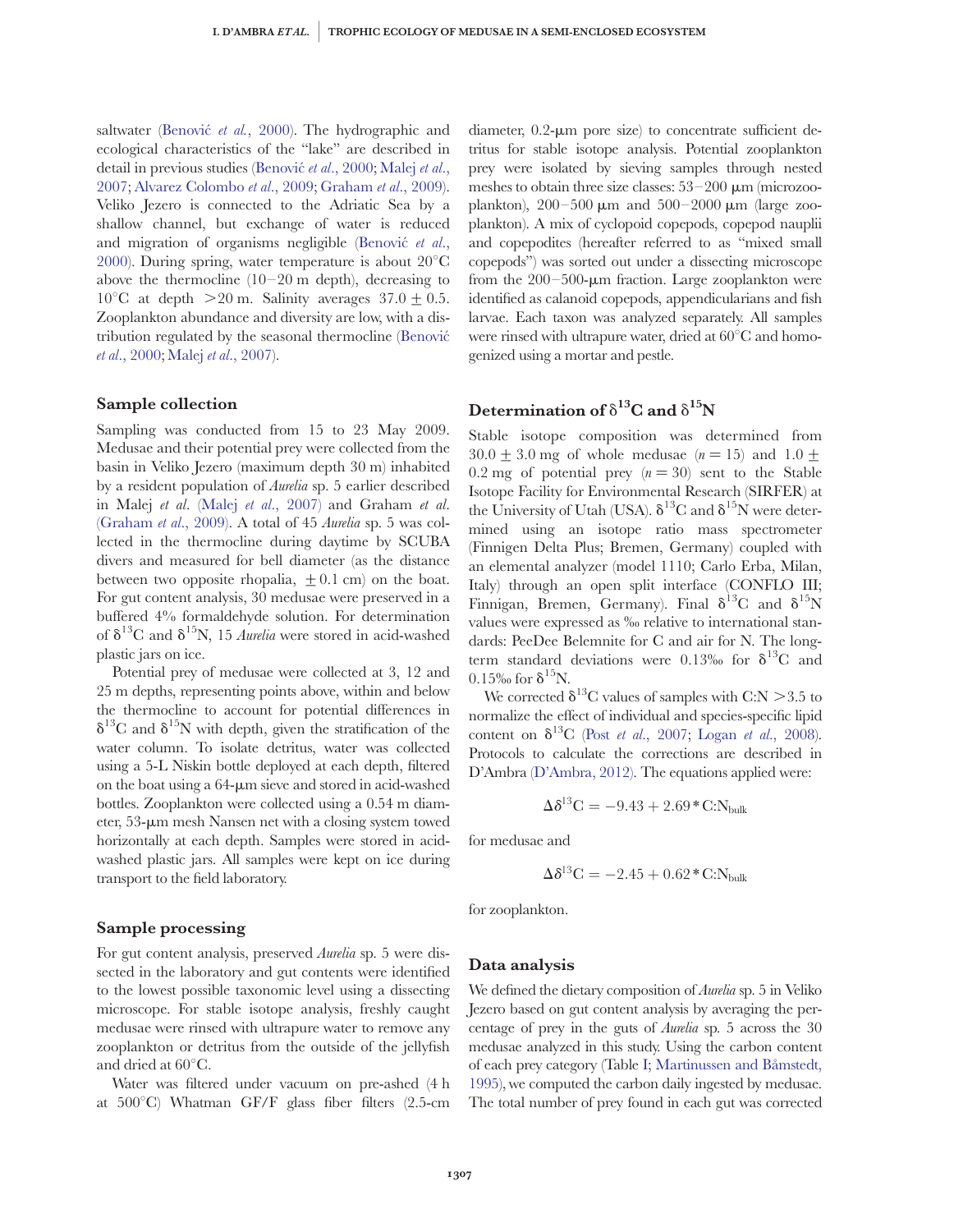<span id="page-3-0"></span>for a digestion time of  $2 + 1$  h [\(Purcell, 2009](#page-7-0)), assuming medusae fed continuously throughout the day (Martinussen and Båmstedt, 1995; [Suchman](#page-7-0) et al., 2008). To calculate carbon daily ration, we converted medusa bell diameter to dry mass [\(Larson, 1985](#page-6-0)), and then to carbon, according to the carbon content of medusae determined at SIRFER  $(0.9 \pm 0.3\%$  of medusa dry mass). The carbon daily ingested was divided by the carbon content of each medusa. To determine the relationship between carbon daily ration and bell diameter, we  $log_{10}$ -transformed mean carbon daily rations and calculated Pearson's correlation coefficient. Errors were propagated throughout calculations according to Taylor [\(Taylor, 1996\).](#page-7-0)

Because  $\delta^{13}$ C and  $\delta^{15}$ N of potential prey were not normally distributed with depth using Bartlett's tests, we applied Kruskal–Wallis tests to identify potential variations in  $\delta^{13}$ C and  $\delta^{15}$ N of prey with depth accounting for small sample size  $(n = 6)$ . To define the diet of *Aurelia* sp. 5 based on  $\delta^{13}$ C and  $\delta^{15}$ N of medusae and their potential prey, we computed two feeding models using the package SIAR (version 4.1) downloaded with R (version 2.13.1) from the Comprehensive Archive Network site (CRAN, [http://cran.r-project.org/\)](http://cran.r-project.org/). Feeding models were based on prey composition inferred either from gut contents alone (model 1) or from all feasible prey (model 2). The proportional diet composition of medusae was estimated using the fractionation values  $(\Delta^{13}C = 4.2 \pm 0.3\%$ ;  $\Delta^{15}N = 0.3 \pm 0.1\%$  determined in laboratory experiments for Aurelia sp. ([D'Ambra,](#page-6-0) [2012](#page-6-0)). Tests were considered significant at  $P < 0.05$ .

# RESULTS

#### Gut content analysis

The mean bell diameter of the 30 Aurelia sp. 5 collected in this study was  $8.4 \pm 2.6$  cm. The mean number of prey found in their guts was  $17+9$  prey per medusa.

Table I: Fraction of total prey in the gut, carbon content per prey, and fraction of total carbon daily ingested (mean  $\pm$  SD) of Aurelia sp. 5 in Veliko Jezero (Croatia)

| Prey                                                                                            | Fraction total<br>prey (% of<br>total prev<br>$day^{-1}$ | C content<br>$(\mu q \text{ prev}^{-1})$ | Fraction total<br>C ingested (%<br>of total C<br>ingested day <sup>-1</sup> ) |
|-------------------------------------------------------------------------------------------------|----------------------------------------------------------|------------------------------------------|-------------------------------------------------------------------------------|
| Mixed small copepods<br>Calanoid copepods<br>Copepod nauplii<br>Appendicularians<br>Fish larvae | $62 + 29$<br>$33 + 30$<br>$4 + 7$<br>$1 + 5$             | 1.0<br>5.0<br>0.2<br>1.9<br>$1.9 - 5.6$  | $42 + 32$<br>$57 + 32$<br>$1 + 1$<br>$1 + 2$                                  |

Carbon content per prey from Martinussen and Båmstedt [\(Martinussen](#page-7-0) and Båmstedt, 1995).

Gut contents from Aurelia sp. 5 collected in the subthermocline during the day were dominated by mixed small copepods, followed by calanoid copepods, copepod nauplii and appendicularians (Table I). When converted into carbon, mixed small copepods provided a lower percentage of carbon per day than the less abundant calanoid copepods due to their different carbon contents (Table I). Carbon daily rations computed from gut content analysis averaged  $6.9 \pm 2.6\%$ , indicating that medusae ingested less carbon per day than their own content.  $Log_{10}$ -transformed carbon daily rations decreased with increasing bell diameter  $(r^2 = -0.73,$  $P < 0.001$ ; Fig. 1).

#### Stable isotope analysis

 $\delta^{13}$ C and  $\delta^{15}$ N of potential prey did not vary significantly with depth (Table [II\)](#page-4-0). The  $\delta^{13}$ C and  $\delta^{15}$ N values of microzooplankton and mixed small copepods were not different when compared using a *t*-test ( $t = 2.45$ , df = 7,  $P = 0.06$  for  $\delta^{13}C$ ;  $t = -1.92$ , df = 7,  $P = 0.09$  for  $\delta^{15}$ N) and were pooled. Detritus had the most depleted  $\delta^{13}$ C (-25.0+0.4‰) and  $\delta^{15}$ N (2.1+0.7‰) values, while medusa tissues showed the most enriched  $\delta^{13}C$  $(-20.5\pm0.3\%)$  $(-20.5\pm0.3\%)$  $(-20.5\pm0.3\%)$  and  $\delta^{15}N$  (7.2  $\pm$  0.4‰) values (Fig. 2). The isotope signatures of mixed small copepods ( $\delta^{13}C =$  $-21.5\pm0.73$ ;  $\delta^{15}N = 5.0\pm0.5%$  and calanoid copepods  $(\delta^{13}C = -23.1 + 0.6; \delta^{15}N = 6.4 + 0.2\%)$  were intermediate between detritus and medusae (Fig. [2](#page-4-0)). Appendicularians and fish larvae had  $\delta^{15}N$  values similar to medusae (7.7  $\pm$  0.6 and 7.4  $\pm$  0.1‰), but were depleted in  $\delta^{13}C$  (-22.2  $\pm$  0.3 and -21.3  $\pm$  0.1‰) (Fig. [2\)](#page-4-0). Given the potential for a shift in trophic position with increasing bell diameter of medusae [\(Fleming](#page-6-0) et al.,



Fig. 1. Log<sub>10</sub>-transformed daily carbon ration  $\binom{0}{0}$  compared to the bell diameter (cm) of *Aurelia* sp. 5 in Veliko Jezero, Croatia ( $n = 30$ ;  $r^2 = -0.73$ ;  $P < 0.001$ ).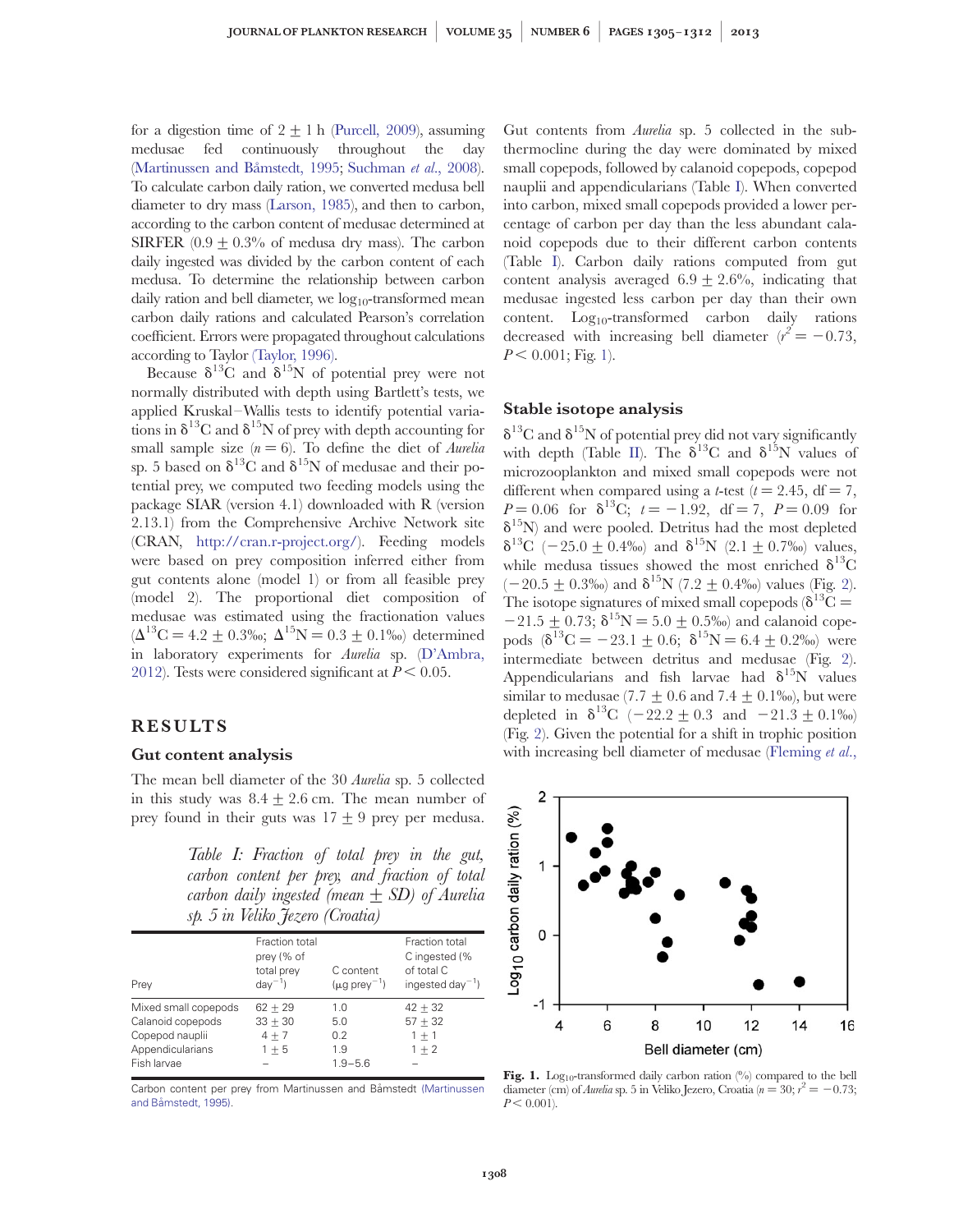<span id="page-4-0"></span>Table II: Kruskal – Wallis tests comparing  $\delta^{13}C$  and  $\delta^{15}N$  of the potential prey of Aurelia sp. 5 in Veliko Jezero (Croatia) within three different depths  $(3, 12 \text{ and } 25 \text{ m})$ 

|                                                                                               | $\delta^{13}C$                       |                                      | $\delta^{15}N$                       |                                      |  |
|-----------------------------------------------------------------------------------------------|--------------------------------------|--------------------------------------|--------------------------------------|--------------------------------------|--|
| Prey                                                                                          | H-value                              | P-value                              | H-value                              | P-value                              |  |
| Detritus<br>Microzooplankton<br>Mixed small copepods<br>Calanoid copepods<br>Appendicularians | 2.26<br>4.57<br>1.54<br>3.71<br>4.57 | 0.32<br>0.10<br>0.46<br>0.16<br>0.10 | 2.57<br>3.53<br>2.28<br>4.33<br>4.57 | 0.28<br>0.17<br>0.32<br>0.12<br>0.10 |  |

For all comparisons  $n = 6$ , df = 2.



Fig. 2. Biplot of  $\delta^{13}C$  and  $\delta^{15}N$  (mean  $\pm$  SD) of *Aurelia* sp. 5 and their potential prey (not corrected for trophic enrichment) in Veliko Jezero (Croatia), collected from 15 to 23 May 2009.

[2011](#page-6-0)), we calculated Pearson's correlation coefficient between  $\delta^{15}N$  and bell diameter. Because the correlation was not significant ( $r = -0.008$ ;  $P = 0.98$ ), we pooled  $\delta^{15}$ N of medusae for analysis in SIAR.

Model outputs were similar. Appendicularians made the highest contribution to the assimilated diet of medusae in each model (33–78% in model 1, Fig. [3A](#page-5-0); 14–66% in model 2, Fig. [3B](#page-5-0)), followed by calanoid copepods (3–59%, Fig. [3A](#page-5-0); 0–50%, Fig. [3](#page-5-0)B). When fish larvae were included in the model, their contribution was similar to the range of calanoid copepods  $(0-43\%;$ model 2; Fig. [3B](#page-5-0)). Models indicated relatively little contribution  $(<20\%)$  of detritus and mixed small copepods to the diet of Aurelia sp. 5 (Fig. [3](#page-5-0)).

# DISCUSSION

Closed and semi-enclosed ecosystems (lakes, bays, fjords, lagoons) are suitable locations to define jellyfish dietary

composition and evaluate their contribution to food web dynamics because immigration and emigration terms are negligible ([Schneider and Behrends, 1994](#page-7-0); [Lucas](#page-6-0) et al., [1997;](#page-6-0) Malej et al[., 2007](#page-7-0); [Lo and Chen, 2008\)](#page-6-0). Aurelia sp. 5 are the most abundant gelatinous zooplankton in Veliko Jezero (Benović et al., 2000). Medusae are observed throughout the year in the lake but none is found in the adjacent Adriatic Sea waters (Benović et al., 2000). Gut content analysis and in situ feeding experiments previously conducted in Veliko Jezero indicate that medusae feed predominantly on small copepods (Malej et al[., 2007](#page-7-0); Turk et al.[, 2008\)](#page-7-0). Fish predation on Aurelia sp. 5 has been observed in situ, but not quantified [\(Alvarez Colombo](#page-6-0) et al[., 2009](#page-6-0); [Graham](#page-6-0) et al., 2009). This ecosystem, therefore, is ideal to define the diet of Aurelia sp. 5 and evaluate energy flow in the food web.

We found that diet composition based on analysis of gut contents was different from SIAR models. Gut contents indicated mixed small copepods were the most abundant prey of medusae (Table [I](#page-3-0)), in agreement with previous gut content analyses in Veliko Jezero ([Malej](#page-7-0) et al[., 2007](#page-7-0)). In contrast to gut contents, SIAR feeding models suggested that appendicularians, fish larvae and calanoid copepods could make the greatest contributions to the diet of Aurelia sp. 5 (Fig. [3](#page-5-0)). Because fractionation values applied to interpret the trophic shift from predators to their potential prey impact SIAR outputs ([Parnell](#page-7-0) et al[., 2010](#page-7-0)), we opted to use fractionation values recently determined in the laboratory for Aurelia sp. [\(D'Ambra,](#page-6-0) [2012\)](#page-6-0) to accurately define dietary composition of Aurelia sp. 5 in Veliko Jezero. Although we used fractionation values different from generic values applied in stable isotope analysis  $\langle$  1‰ for carbon and 3–4‰ for nitrogen; [McCutchan](#page-7-0) et al., 2003; [Vanderklift and Ponsard,](#page-7-0) [2003\)](#page-7-0), our choice relied on the similarity between fractionation values determined in the laboratory and field observations of isotope values of jellyfish and their potential prey in the North Sea (Frost et al[., 2012](#page-6-0)) and the northern Gulf of Mexico ([D'Ambra, 2012](#page-6-0)). Therefore, to resolve the discrepancy between diet compositions, we suggest vertical movements of medusae between the surface and the deep layer of the "lake" and carbon content of prey are key to interpreting our results.

Different diet definitions between daytime gut contents and SIAR models may reflect distinct feeding patterns between daytime and night-time due to vertical movement of medusae to the bottom of the "lake" at night. Aurelia sp. 5 swarm in the sub-thermocline during the day and descend to the deepest layer at night ([Malej](#page-7-0) et al., [2007;](#page-7-0) [Alvarez Colombo](#page-6-0) et al., 2009). Their zooplankton prey are distributed with depth: mixed small copepods are dominant above and within the thermocline [\(Benovic´](#page-6-0) et al[., 2000\)](#page-6-0), while appendicularian biomass peaks at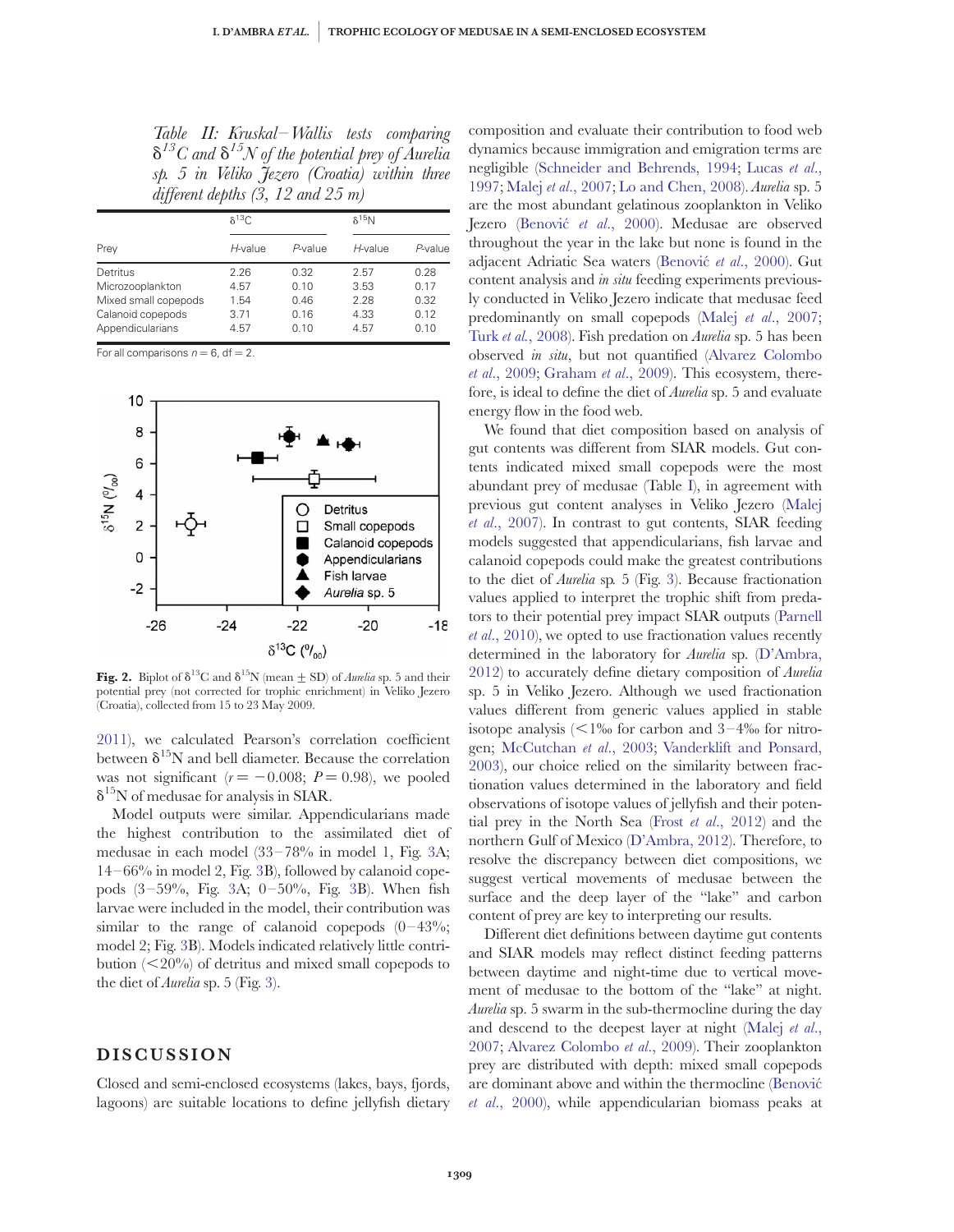<span id="page-5-0"></span>

Fig. 3. Percentage dietary composition of Aurelia sp. 5 in Veliko Jezero (Croatia) according to two models based on (A) gut contents (model 1) and **(B)** interpretation of  $\delta^{13}C$  and  $\delta^{15}N$  of medusae and their potential prey (model 2). Gray scale (light to dark) indicates 95, 75 and 25% confidence intervals.

 $depth$   $>$  20 m (D. Luctic, Dubrovnik, personal communication). Fish larvae co-occur with medusae in deep waters at night (G. Alvarez Colombo, M. Acha, H. Mianzan, Mar del Plata, personal communication). Therefore, medusae could feed on small copepods during daytime in the water column and prey on appendicularians and fish larvae near the bottom of the "lake" at night. Analysis of gut contents was conducted only during daytime in this and previous studies ([Malej](#page-7-0) et al., [2007](#page-7-0)). Given scyphozoan digestion rates 1–3 h (Martinussen and Båmstedt, 1999; [Suchman](#page-7-0) et al., 2008), daytime gut contents alone are insufficient to detect night-time feeding patterns (Pitt et al[., 2008](#page-7-0)).

The interpretation of the discrepancy between daytime gut contents and SIAR models as an indication of diel feeding patterns of medusae is supported by carbon content of prey. Mixed small copepods had the lowest carbon content of all prey found in the guts of *Aurelia* sp. 5. This explains why, although numerically dominant in gut contents of medusae, they represented a minor contribution to the carbon budget and assimilated diet of medusae. Calanoid copepods had five times the carbon content of mixed small copepods, which provide the greater contribution to the carbon budget and assimilated diet, although calanoid copepods were numerically less abundant than mixed small copepods. Appendicularians and fish larvae contained more carbon per prey than mixed small copepods, which may explain their contribution to the assimilated diet either when only prey found in the guts were considered (model 1, Fig. 3A) or when all feasible prey were included in the analysis (model 2, Fig. 3B). Because night-time feeding rates of medusae are unknown, the

estimation of carbon provided by appendicularians and fish larvae to the carbon daily ingested by medusae (Table [I](#page-3-0)) is likely undervalued.

Underestimating the contribution of the carbon provided by night-time prey to the diet of medusae may explain why Aurelia sp. 5 in Veliko Jezero appeared to ingest less carbon than expected based on their baseline carbon content (Fig. [1](#page-3-0)). Daily rations similar to this study were calculated in Raunefjorden, Norway [\(Martinussen](#page-7-0) and Båmstedt, 1995), Tokyo Bay, Japan ([Ishii and](#page-6-0) [Tanaka, 2001\)](#page-6-0), and the Northern California Current ([Suchman](#page-7-0) et al., 2008). Assuming no other losses in carbon, respiration alone requires three to eight times the carbon content of Aurelia spp. per day, depending on medusa size and environmental conditions ([Larson,](#page-6-0) [1987](#page-6-0)). These energetic costs explain the high daily rations (up to 600%) determined in experimental work, when medusae were exposed to non-limiting prey concentrations (Båmstedt, 1990). This mismatch between field and experimental determinations has been explained as food limitation in natural populations (Båmstedt, 1990; Olesen et al[., 1994,](#page-7-0) Lucas et al.[, 1997;](#page-6-0) [Suchman](#page-7-0) et al., 2008), while our results suggest that differences in feeding between day and night may have been left undefined using daytime gut contents alone.

Our results highlight the importance of carbon content of prey in the diet of Aurelia sp. 5 in Veliko Jezero. Medusae feed on small copepods in surface waters during daytime, but their main carbon source may come from prey captured in deeper waters at night that contained more carbon than daytime prey. Daily carbon rations of Chrysaora quinquecirrha (Desor, 1848) in the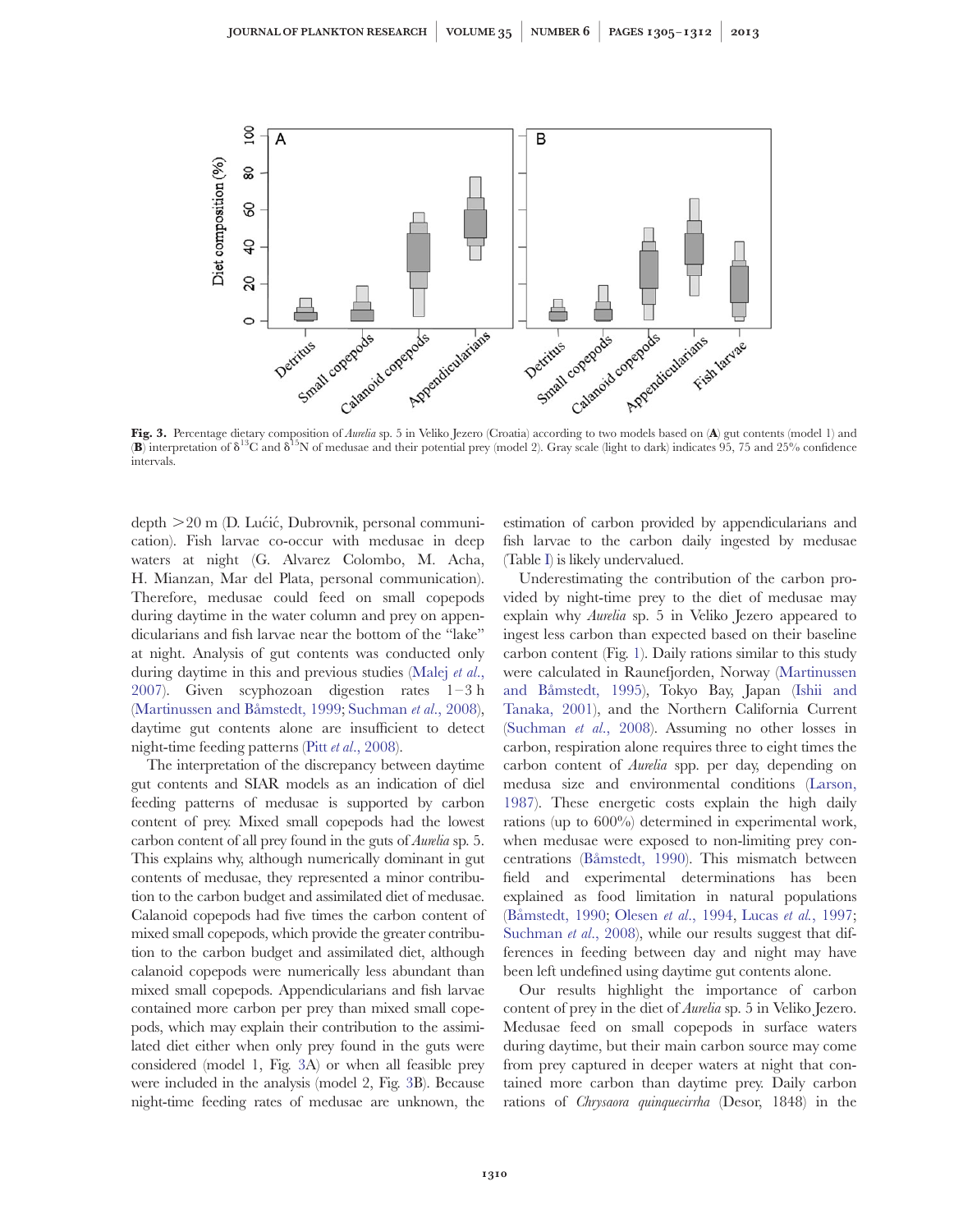<span id="page-6-0"></span>Northern California Current increased when eggs and larval stages of euphausiids, which contained more carbon than other prey of medusae, were found in the gut contents [\(Suchman](#page-7-0) et al., 2008). Although carbon budgets were not determined, large, emergent zooplankton, which provided the greatest contribution to the diet of Catostylus mosaicus, were likely enriched in carbon compared with daytime copepods (Pitt et al[., 2008\)](#page-7-0). The similarity of results among ecosystems and species suggests that carbon richness of prey may not be a location or species-specific pattern, but a metabolic requirement previously underestimated.

Although the details of the mechanism are not fully resolved, evidence for feeding on discrete pools of carbon supports the assertion that jellyfish may be more important in mediating energy transfer within local food webs than previously recognized. Aurelia spp. may reduce carbon transfer to higher trophic levels due to the limited predation on medusae (Graham et al., 2009), a mechanism described for the North California Current food web [\(Ruzicka](#page-7-0) et al., 2012). Medusae, however, may be an underestimated food source for fish that feed on them, particularly in closed systems like Veliko Jezero. The bogue Boops boops (Linnaeus, 1758) were observed to feed on Aurelia sp. 5 in Veliko Jezero, but predation rates have not been determined (Graham et al., 2009). Regardless of the mechanism regulating energy transfer in the Veliko Jezero food web, Aurelia sp. 5 play a key role in determining the carbon available to higher trophic levels. Defining the role of jellyfish in this simple, nearly enclosed ecosystem may help understanding the functioning of complex coastal food webs.

# ACKNOWLEDGEMENTS

This paper is dedicated to Dr A. Benović, who passionately supported the study of Mljet lakes. We are grateful to M. Acha, G. Alvarez Colombo, D. Bojanić Varezić, J. Costello, Y. Forte, T. Kogovšek, D. Lučić, T. Makovec, H. Mianzan, V. Flander-Putrle and V. Turk for field and sample processing assistance. We thank L. Carassou and F. Hernandez Jr. for their comments on earlier drafts of the article.

# FUNDING

This work was supported by the National Oceanographic and Atmospheric Agency—R.C. Shelby Center for Ecosystem-Based Fisheries Management to W.M.G.

#### **REFERENCES**

- Alvarez Colombo, G., Benović, A., Malej, A. et al. (2009) Acoustic survey of a jellyfish-dominated ecosystem (Mljet Island, Croatia). Hydrobiologia, 616, 99–111.
- Arai, M. N. (1997) A Functional Biology of Scyphozoa. Chapman & Hall, London.
- Båmstedt, U. (1990) Trophodynamics of the scyphomedusa Aurelia aurita. Predation rate in relation to abundance, size and type of prey organism. *J. Plankton Res.*, **12**, 215-229.
- Behrends, G. and Schneider, G. (1995) Impact of Aurelia aurita medusae (Cnidaria, Scyphozoa) on the standing stock and community composition of mesozooplankton in the Kiel Bight (Western Baltic Sea). Mar. Ecol. Prog. Ser., 127, 39–45.
- Benović, A., Lučić, D., Onofri, V. et al. (2000) Ecological characteristics of the Mljet Island seawater lakes (South Adriatic Sea) with special reference to their resident population of medusae. Sci. Mar., 64, 197–206.
- Cardona, L., Álvarez de Quevedo, I., Borrell, A. et al. (2012) Massive consumption of gelatinous prey by Mediterranean apex predators. PLoS ONE, **7**, e31329.
- D'Ambra, I. (2012) Application of stable isotopes in the analysis of trophic interactions between jellyfish and fish. PhD Dissertation. University of South Alabama.
- Dawson, M. N. and Jacobs, D. K. (2001) Molecular evidence for cryptic species of Aurelia aurita (Cnidaria, Scyphozoa). Biol. Bull., 200, 92-96.
- Fleming, N. E. C., Houghton, J. D. R., Magill, C. L. et al. (2011) Preservation methods alter stable isotope values in gelatinous zooplankton: implications for interpreting trophic ecology. Mar. Biol., 158, 2141–2146.
- Frost, J., Denda, A., Fox, C. J. et al. (2012) Distribution and trophic links of gelatinous zooplankton on Dogger Bank, North Sea. Mar. Biol., 159, 239–253.
- Fukuda, Y. and Naganuma, T. (2001) Potential dietary effects on the fatty acid composition of the common jellyfish Aurelia aurita. Mar. Biol., 138, 1029–1035.
- Graham, W. M., Chiaverano, L., D'Ambra, I. et al. (2009) Fish and jellyfish: using the isolated marine "lakes" of Mljet Island, Croatia, to explore larger marine ecosystem-based management approaches. Ann. Ser. Hist. Nat., 19, 39–48.
- Ishii, H. and Tanaka, F. (2001) Food and feeding of Aurelia aurita in Tokyo Bay with an analysis of stomach contents and a measurement of digestion rates. Hydrobiologia,  $451$ ,  $311-320$ .
- Larson, R. J. (1985) Trophic ecology of gelatinous predators (Cnidaria and Ctenophora) in Saanich Inlet, Vancouver Island, British Columbia, Canada. PhD Dissertation. University of Victoria.
- Larson, R. J. (1987) Respiration and carbon turnover rates of medusae from NE Pacific. Comp. Biochem. Physiol., 87A, 93-100.
- Lo, W. T. and Chen, I. L. (2008) Population succession and feeding of scyphomedusae, Aurelia aurita, in a eutrophic tropical lagoon in Taiwan. Estuarine Coast Shelf Sci., 76, 227–238.
- Logan, J. M., Jardine, T. D., Miller, T. J. et al. (2008) Lipid corrections in carbon and nitrogen stable isotope analyses: comparison of chemical extraction and modelling methods. *J. Animal Ecol.*, 77, 838–846.
- Lucas, C. H., Hirst, G. and Williams, J. A. (1997) Plankton dynamics and Aurelia aurita production in two contrasting ecosystems: comparisons and consequences. Estuarine Coast Shelf Sci., 45, 209-219.